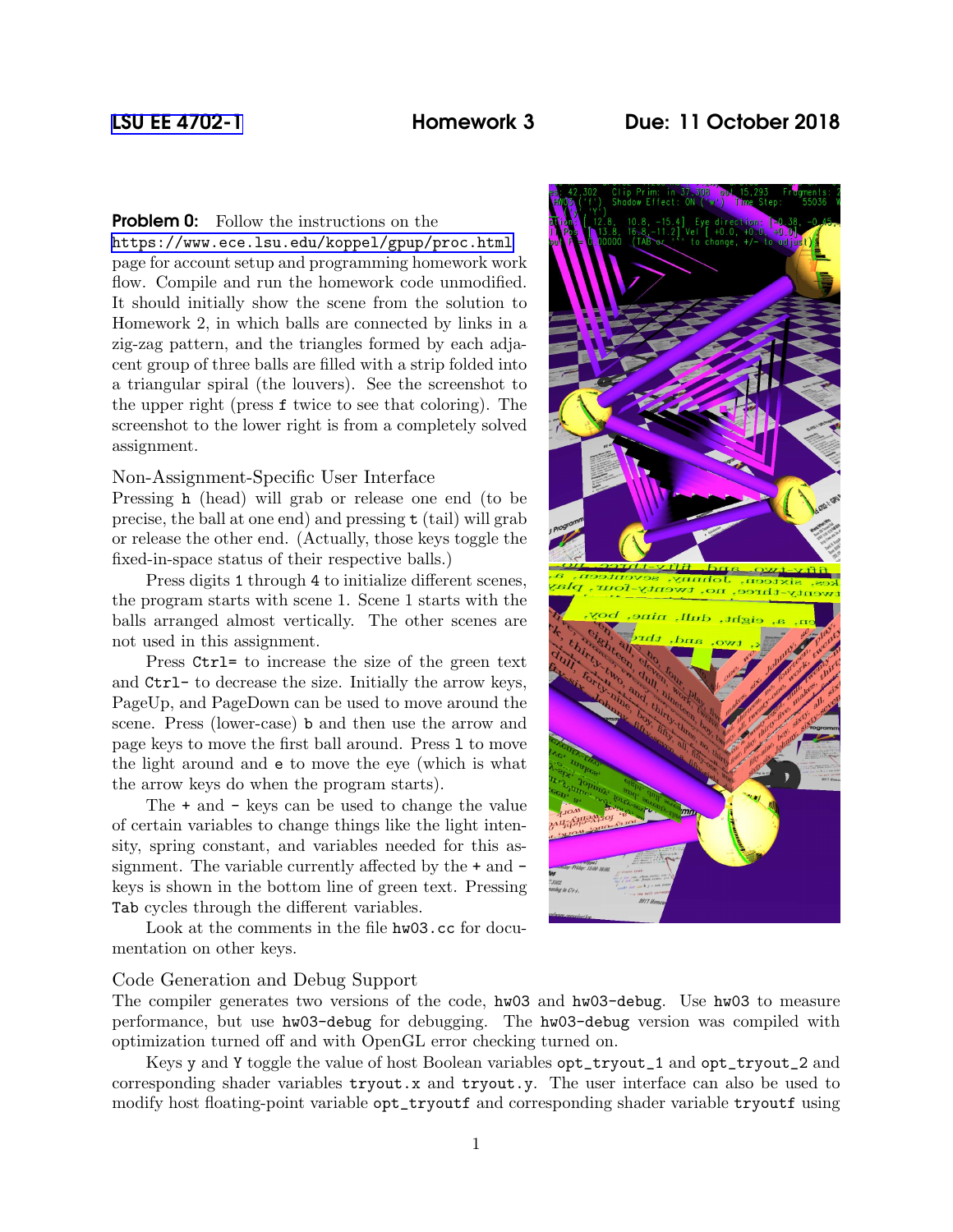the Tab, +, and - keys, see the previous section. These variables are intended for debugging and trying things out.

# Shaders and Rendering Passes

The spiral triangle can be rendered using three different sets of shaders, Fixed, Plain, and HW03. The shader in use is shown in the green text near the upper left. Pressing f cycles through the shaders. The code in routine hw03\_render sets up and uses these shaders. For the Fixed and Plain shaders it will emit each triangular spiral using many triangle strips, the method used in Homework 2; see the code near the comment "Small Strips Rendering." For the HW03 shader each triangular spiral is rendered using one long triangle strip, see the code near the comment "Large Strip Rendering." By now everyone should see that the Large Strip Rendering code is more efficient since it uses fewer rendering passes (thus suffering less overhead setting up a rendering passes) and because it sends fewer vertices into the rendering pipeline.

## Physics Model and Graphics

The physics model in the Homework 3 code is the same as the one used in Homework 2, in which springs are arranged to maintain the balls in a zig-zag pattern.

Pressing w will toggle shadows on and off. The triangular spirals do not cast shadows, and shadows are not part of this assignment.

**Problem 1:** When run with the Fixed shader the triangular spiral is colored green (okay, chartreuse) on the outside and salmon on the inside. These colors are obtained by setting the material front and back properties. With the HW03 shaders the color is a purple gradient, see the screen shot at the beginning of the assignment. The gradient is due to the interpolation of the normals from one fold of the triangle strip to the next.

(a) Modify the hw03 vertex and fragment shader related code in hw03-shdr.cc so that the correct normal is used to compute lighting. *Hint: A correct solution requires modifying a declaration in* the shader code. That's one word to be inserted.

(b) Modify the hw03 vertex and fragment shaders in hw03-shdr.cc so that the front and back colors are used when the hw03 shaders are active. The front and back colors are set by glMaterialfv calls in hw03\_render.

- Use the OpenGL Shading Language documentation to find the built-in names of the uniform variables holding these values. (Look for the Built-In Variables chapter.)
- Do not declare your own variables for the front and back colors. Ordinarily declaring your own variables for material properties would be a good thing in this situation because it avoids the use of deprecated functionality. However the point of this problem is familiarization with OGSL documentation.
- Don't needlessly increase the amount of data sent between shaders.

**Problem 2:** Notice that in routine hw03\_render (in hw03.cc) a texture unit is set up with a texture object named texid\_spiral\_image. Modify code in hw03\_render and the hw03 shaders in hw03-shdr.cc so that the texture is applied to the spiral so that the start of the text on the texture image is at the center of the spiral and so that text can be continuously read following the spiral from the center on outward. The text includes consecutive integers starting at zero.

The screenshot to the lower right shows the texture correctly applied (and with other parts of this assignment solved). The screenshot to the lower left shows a flaw. This problem can be solved two ways, the first will receive only partial credit, a correct solution to the second will receive full credit.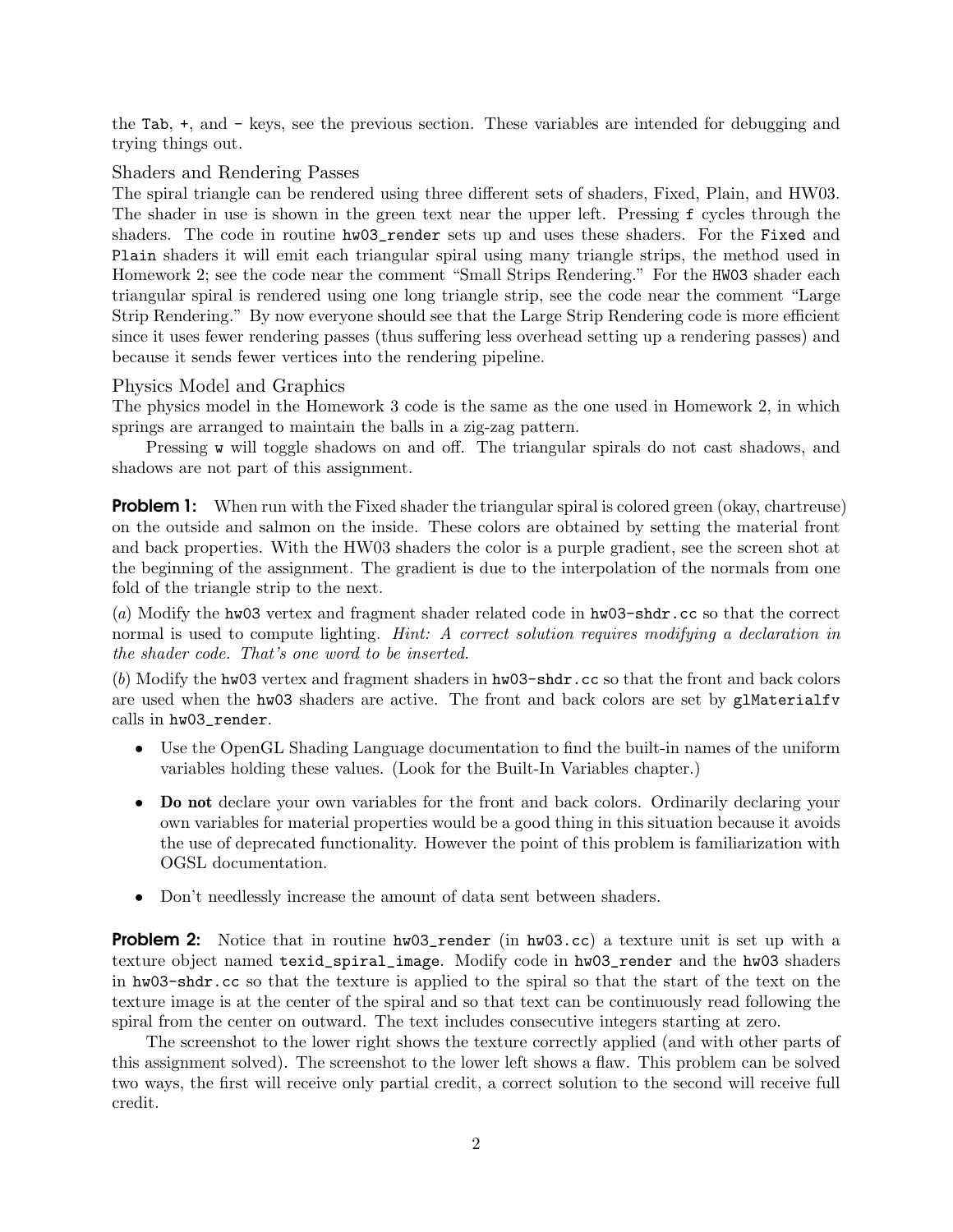

For both solutions:

- The size of the text must be the same on all parts of the spiral. That is, the inner segments should not show squished text and the aspect ratio should be consistent.
- It should be possible to continuously read the text starting from the spiral center. That is, it should be as though the texture image was cut into horizontal strips and these strips were glued together to make one long strip, which was folded into the spiral. The text at the end of the spiral does not need to reach the text at the end of the texture image.

(a) For Partial Credit: Modify the code in hw03\_render in and around the "Small Strips Rendering" block to emit texture coordinates that will result in the texture appearing approximately as described above. In limiting changes to hw03\_render this way flaws such as the one circled in red above are unavoidable. There is no need to solve this part if the subproblem below is solved.

(b) Modify the code in hw03\_render in and around the "Large Strip Rendering" block and in the hw03 shaders in file hw03-shdr.cc so that the texture appears as described above. The texture coordinates or equivalent emitted for this problem can also be used to solve the next problem. For full credit there should be no repetition and no gaps (except for the end of the spiral not reaching the end of the texture image).

**Problem 3:** Modify the code in hw03\_render in and around the "Large Strip Rendering" block and in the hw03 shaders in file hw03-shdr.cc so that the edges of the strip appear rounded, like the edges of a metal tape measure. The screenshot on the upper right has the rounding effect, the one on the upper left does not have the rounding effect.

Do so by rotating the normal used for lighting away from the center of the spiral. Perform the rotation by combining the normal currently used for lighting with the triangle normal (nz in